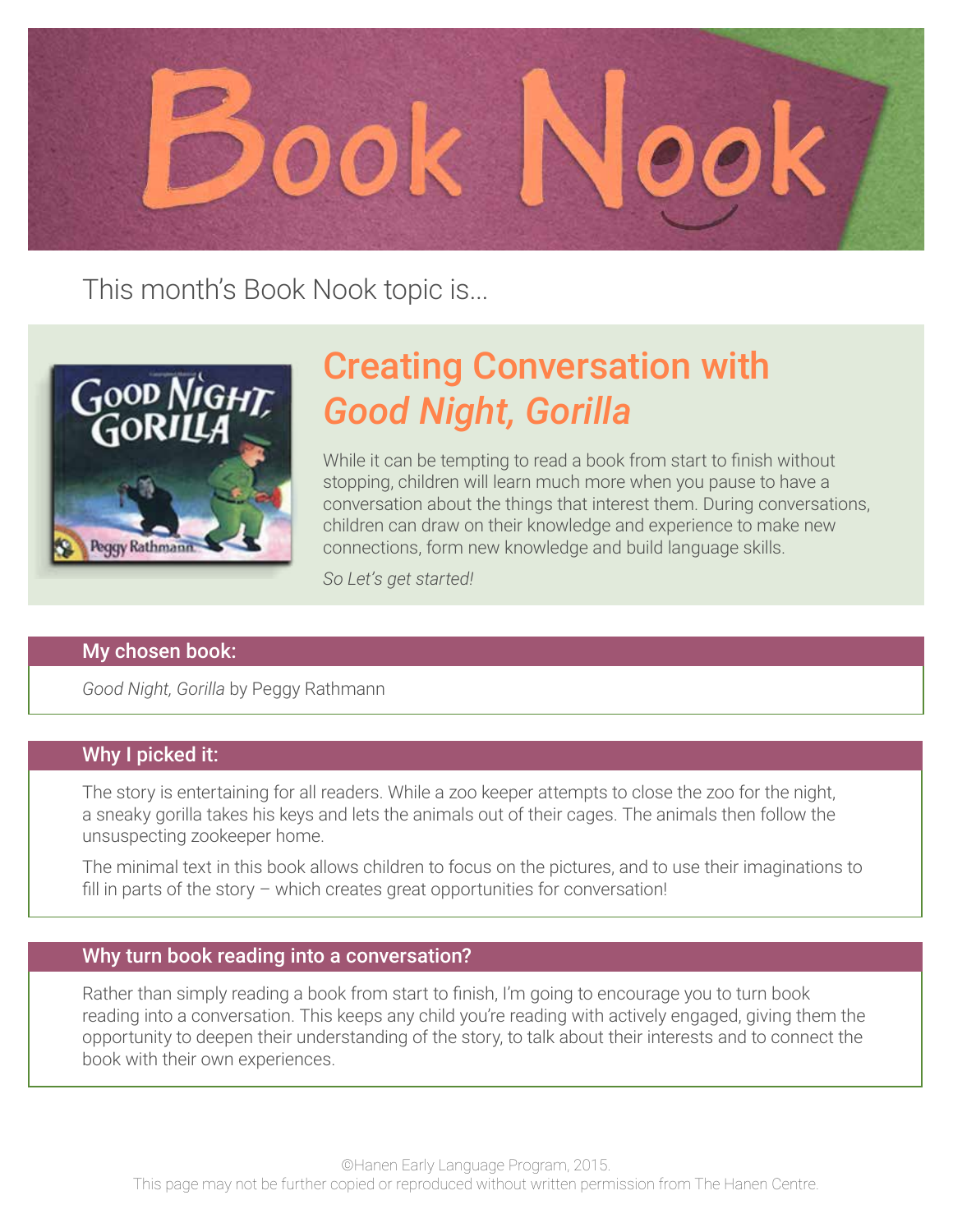#### First... OWL

Let the child lead the conversation by using the **OWL** strategy. OWL is an acronym that stands for "Observe", "Wait", and "Listen". Make sure to pause while you read to give the child a chance to make a comment or give you a non-verbal cue (for example, through their facial expression, or with a gesture) to let you know what interests them.

#### Then... Follow the Child's Lead

Once you know what the child is interested in, respond with a comment or question. This is called following the child's lead. Rather than changing the topic, you keep discussing what interests the child, and this should lead to a longer conversation. We want conversation to go on for as long as possible because the more turns a child takes, the more opportunities he has to expand his language and to build his understanding.

I like to read each book more than once. Children learn through repetition, and the more familiar they become with a story, the deeper we can go into the conversation, and the more they will understand.

#### The first time you read the book:

Let the child take a look at the page, and Observe, Wait and Listen (OWL), to see which pictures or parts of the story capture the child's interests. Respond to the child's statements by making a comment about what he says and relating it to his life. For example, "That is a sneaky gorilla. He looks just like the gorilla we saw at the zoo this summer." Then, Wait again to see how the child responds to your comment, and to see if you can keep the conversation going.

Often the first time you look at a new book with a child he might not say too much because he's really "soaking up" the story. However, because *Good Night, Gorilla* is quite simple (there is very little text) you will probably get lots of comments right away.

## The second time you read the book:

Now that the child is familiar with the story, he will likely have more to say. Keep the conversation moving by making comments or asking open-ended questions about what interests him. For example, "If you were the zookeeper and you found out that a bunch of animals had followed you home, what would you do?" Then, Wait to hear what the child has to say. Hopefully you'll each be able to take a few turns in the conversation.

## The third time you read the book:

Now you can really go beyond the story in the book. At this point, you might ask the child if he wants to tell you the story, or if he can predict what will happen on the next page, or even after the book is finished. Once a child is really familiar with the book you're reading, you can also try acting out the story.

I hope you enjoyed this Book Nook topic. If you have a favorite book that you use to promote conversation, I'd love to hear about it! Please send me your feedback.